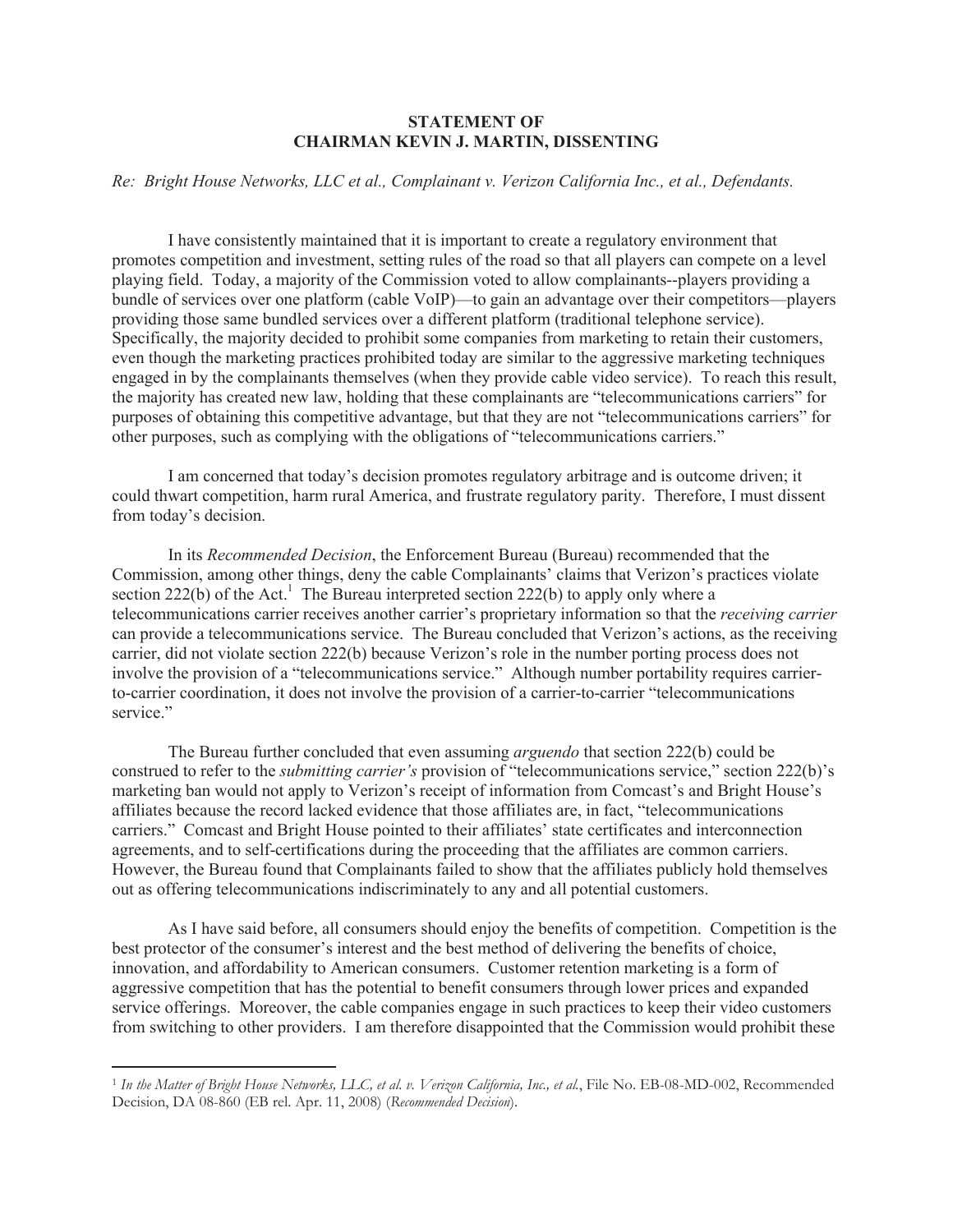practices, which promote competition and benefit consumers and particularly disappointed that they would do so and prohibit practices from only one class of companies.

I also fear that today's decision will have a negative impact on rural carriers and customers in rural America. Today's action rests in part on a questionable conclusion that Comcast's and Bright House's affiliates are "telecommunications carriers." This finding affords the affiliates the privileges of a "telecommunications carrier," including the right to interconnection, even though there is scant evidence that the affiliates have ever offered telecommunications to the public and no evidence that they have provided telecommunications to any entity other than Bright House and Comcast. This will bind our hands and have far-reaching consequences, particularly for small rural local exchange carriers around the country, such as Vermont Telephone Company, who may be forced to interconnect with similar entities that have no intention of providing telecommunications to the public or assuming the obligations of a "telecommunications carrier." For example, will such entities assume the obligations of "telecommunications carriers," such as the disabilities access requirements of section 255, the slamming requirements of section 258, and the CALEA requirements?

Part of the job of being a Commissioner is that you are required to make hard or difficult decisions and those decisions have implications for the entire industry. For example, what constitutes a "telecommunications carrier"?

Here the majority wants to grant the Complaint but not really answer that question. They have avoided making a difficult decision by embracing the novel idea that a company can be classified as a carrier for a provision or even a subprovision of a statute but not another provision or subprovision of the very same statute. Naturally, they do so without citing any statutory basis or authority for such an inherently arbitrary approach. Yet they had no choice but to create such an argument if they were to find in favor of Comcast and Bright House.

The majority's attempt to dodge the issue and deny the consequences of today's action by holding that we are determining that the Competitive Carriers are carriers for purposes of 222(b) based on the specific record and specific facts of this case but not for other purposes makes no sense and is not legally sustainable. A provider either is or is not a "telecommunications carrier." This "pick and choose, rule by rule" approach is the very height of arbitrary and capricious conduct by the Commission, and is a thinly veiled attempt by the majority to reach a desired result without accepting responsibility for the legal consequences of their action.

Indeed if such an approach were possible it would allow industry players and the Commission to circumvent the entire statutory scheme applied by picking and choosing which provisions and subprovisions of the statute applied by classifying and declassifying carriers without any factual or statutory distinction or basis.

Almost by definition this approach is arbitrary and capricious as it acknowledges that it does not want to be bound by the logic and legal rationale of the decision for any other purpose and preserves the flexibility to not apply the same statutory definition to any other aspect of the statute.

It is indefensible to say that these entities are telecommunications carriers under one part of the Act and not others; the Act makes no such distinction. The majority attempts to find precedent to support its approach. However, that precedent should not apply because "telecommunications carrier" is a specific statutory definition. The majority's refusal to say that these entities are "telecommunications carriers" for all purposes shows that, clearly, their holding is outcome driven, advances regulatory arbitrage, and reflects a cavalier refusal to live with the legal consequences of their decision.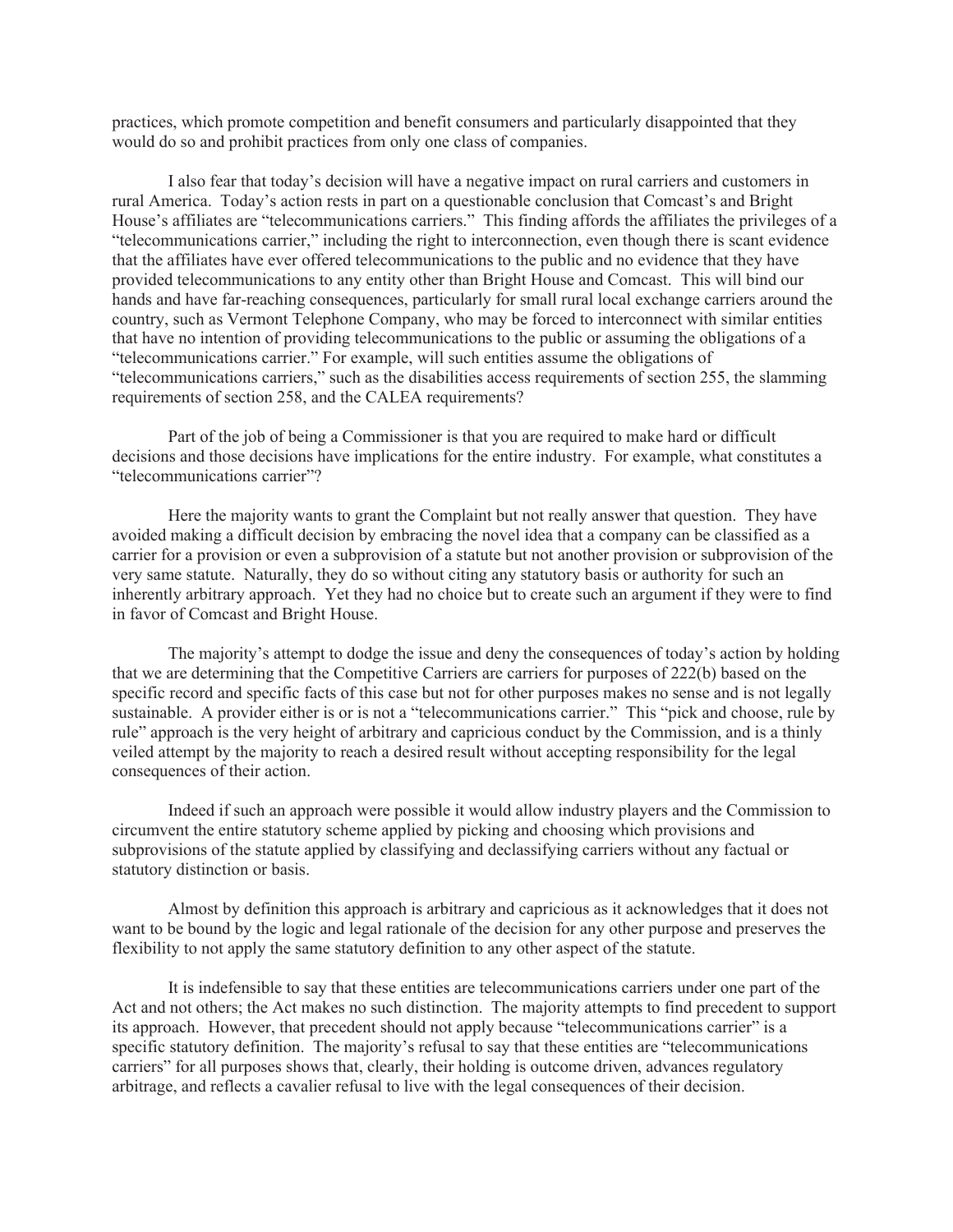In addition, this approach will bind our hands going forward, with broad implications for other rural carriers and consumers around the country, and will raise a host of questions. If these entities are "telecommunications carriers," as the majority holds today, I presume they are subject to the obligations of a "telecommunications carrier", such as the disabilities access requirements of section 255, the slamming requirements of section 258, and the CALEA requirements.

Here, however, the majority is not providing regulatory consistency, nor are they providing certainty, except for the certainty of providing a competitive advantage to one type of service provider platform over other platforms. Thus, consumers will be treated differently based on the platform over which they receive service.

In the past, some Commissioners have warned the Commission of the dangers of "inconsistent and arbitrary application" of the Commission's rules. Specifically, in concurring in the Commission's decision to uphold a Media Bureau denial of a set-top box waiver request, they stated that "[t]he result of these inconsistent decisions is that consumers will be treated differently, based on where they live and which MVPD they choose."<sup>2</sup> I agree that "[a]ll market players deserve the certainty and regulatory evenhandedness necessary to spark investment, speed competition, empower consumers, and make America a stronger player in the global economy."<sup>3</sup> It is unfortunate that the majority did not follow that advice here.

Indeed, the majority does not respond to Verizon's claims.

Section 222(b) protects proprietary information of telecommunications carriers. But the supposedly proprietary information at issue here, if it did belong to the service provider, would belong to the complainants (cable VoIP providers), not the CLEC submitting the information to Verizon – indeed, the CLECs are not even complainants. And complainants here do not claim to be telecommunications carriers under the Act. The Commission cannot designate a cable VoIP provider a telecommunications carrier for purposes of extending privileges granted under section 222(b) without subjecting those carriers to the *obligations* set forth in Title II. There is a single definition of "telecommunications carrier" in the Act. The Commission never has and could not classify the same service as a "telecommunications service" – and thus the entity that provides the service as a "telecommunications carrier" – for the purposes of one provision but not another *within the same statute*. *See Clark v. Martinez*, 543 U.S. 371, 378 (2005) (meaning of words in a statute cannot change with statute's application); *cf. American Council on Educ. v. FCC*, 451 F.3d 226, 234 (D.C. Cir. 2006) (noting that CALEA's text is "more inclusive" than definition of "telecommunications carrier" in the Act). <sup>4</sup>

<sup>2</sup> Joint Statement of Commissioners Robert M. McDowell and Jonathan S. Adelstein Concurring, *Comcast Corporation Request for Waiver of Section 76.1204(a)(1) of the Commission's Rules, CSR-7012-Z, Implementation of Section 304 of the Telecommunications Act of 1996: Commercial Availability of Navigation Devices: Application for Review*, CS Docket No. 97-80, Memorandum Opinion and Order, 22 FCC Rcd 17113 (2007).

<sup>&</sup>lt;sup>3</sup> Statement of Commissioner Robert M. McDowell, *Appropriate Regulatory Treatment for Broadband Access to the Internet Over Wireless Networks*, WT Docket No. 07-53, Declaratory Ruling, 22 FCC Rcd 5901 (2007).

<sup>4</sup> Letter from Aaron M. Panner, Counsel to Verizon, to Marlene H. Dortch, Secretary, FCC, File No. EB-08-MD-002, at 1 (filed June 20, 2008).